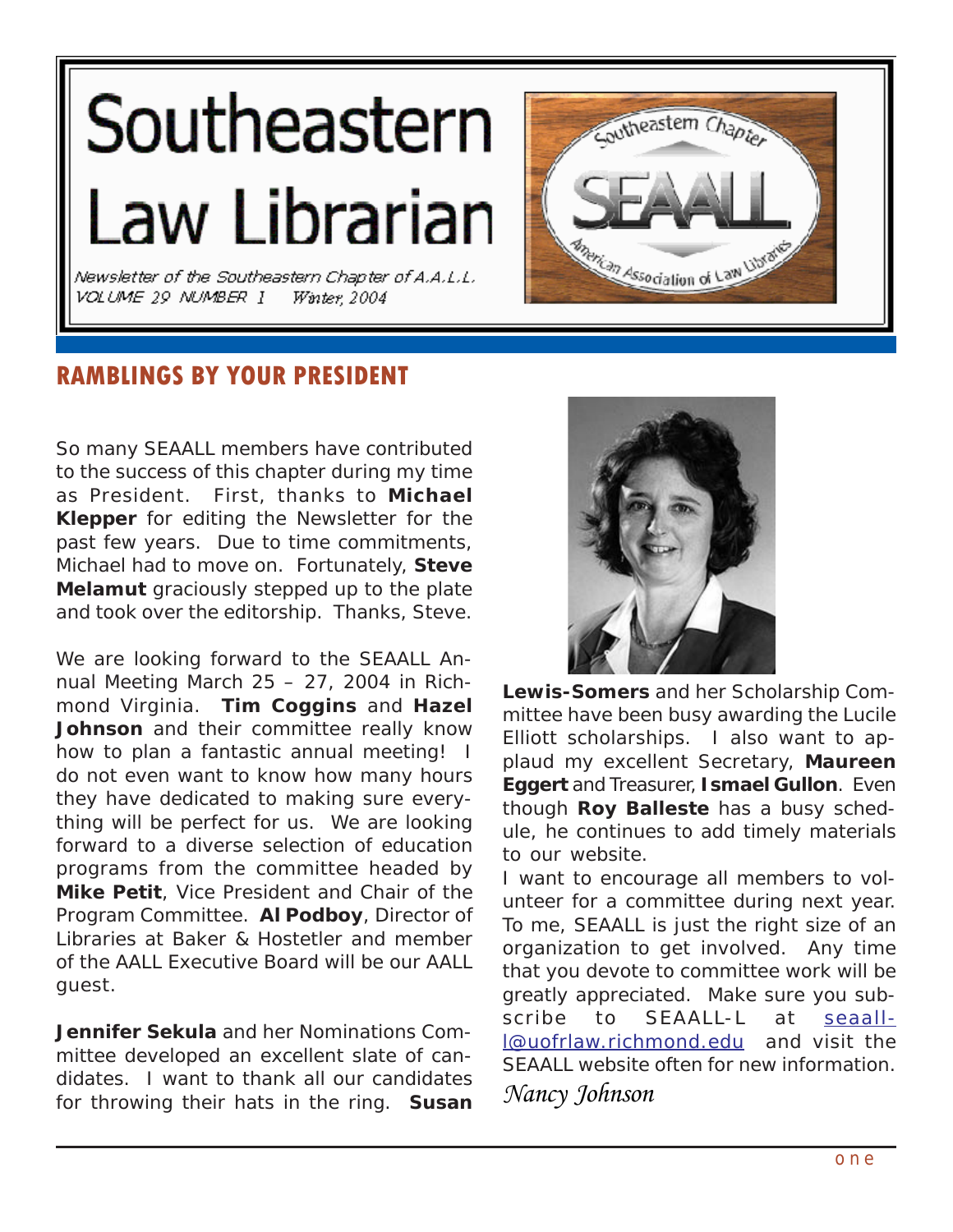# <span id="page-1-0"></span>**SOUTHEASTERN LAW LIBRARIAN**



The Southeastern Law Librarian (ISSN 0272-7560) is the official publication of the Southeastern Chapter of the American Association of Law Libraries. It is published quarterly and is distributed free to all SEAALL members. Editorial comments or submissions should be sent to:

Steven Melamut Information Technology Services Librarian Kathrine R. Everett Law Library University of North Carolina Chapel Hill, NC 27599-3385 (919)-962-1195 [melamut@email.unc.edu](mailto:melamut@email.unc.edu)

Submissions may be sent in hardcopy or electronic format. Direct transmission via electronic mail is preferred, but all standard size diskettes are acceptable, if delivered in IBM-based Wordperfect, Word, or plain ASCII format.

Newsletter Deadlines are: Winter January 30, 2004 Spring April 30, 2004 Summer July 31, 2004 Fall October 30, 2004

The opinions in the columns are those of the authors and do not necessarily represent those of SEAALL. The Southeastern Law Librarian is not copyrighted; however, permission should be sought from the authors and credit given when quoting or photocopying materials from the publication.

# **SEAALL BRIEFS**

COMPILED BY **KARIN DEN BLEYKER**

**FLORIDA Florida Coastal School of Law**

**Maryellen O'Brien** joined the FCSL staff on February 2nd as a Reference Librarian. Maryellen comes to Florida from Houston, Texas, where she was Reference Librarian at Winstead Sechrest & Minick P.C., and the University of Houston O'Quinn Law Library. She received both her MLS and JD from the University at Buffalo..

### **Kentucky Northern Kentucky University**

**Carol Bredemeyer** has been elected Faculty Senate President at Northern Kentucky University for the 2004-2005 academic year.

*[Continued on page 4](#page-3-0)*

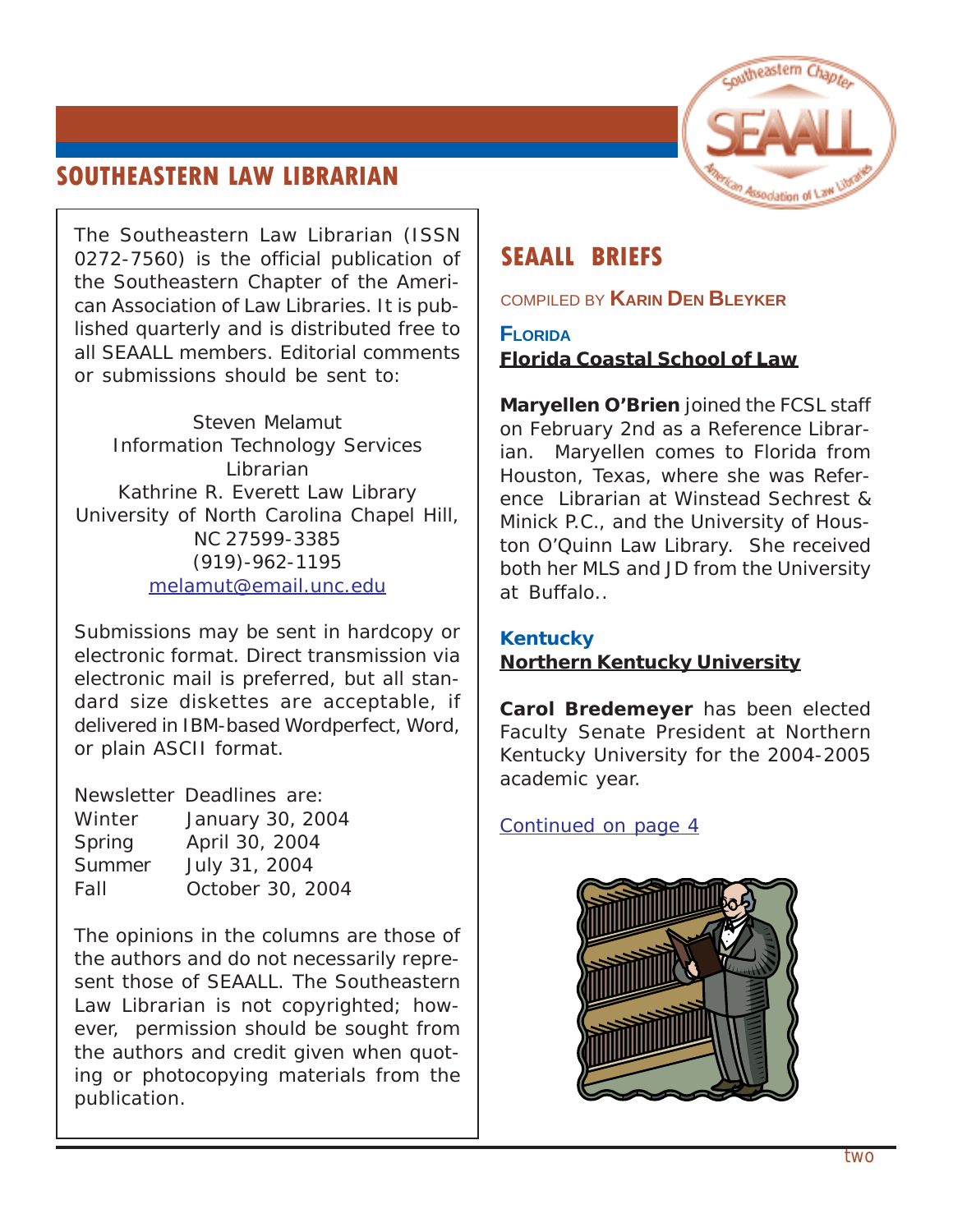

# **SEAALL OFFICERS**

# **PRESIDENT**

#### **Nancy P. Johnson**

Law Librarian/Professor of Law Georgia State University College of Law Library 140 Decatur Street Atlanta, GA 30303 Phone: (404)-651-4140 Fax: (404)-651-1112 Email: [njohnson@gsu.edu](mailto:njohnson@gsu.edu)

# **VICE-PRESIDENT/PRESIDENT ELECT**

#### **Michael J. Petit**

Head, Cataloging and Bibliographic Access American University Washington College of Law Library 4801 Massachusetts Avenue, NW Washington DC, 20016 Phone: (202)-274-4345 Fax: (202)-274-4365 Email: [mpetit@wcl.american.edu](mailto:mpetit@wcl.american.edu)

# **SECRETARY**

#### **Maureen Eggert**

Head of Public Services Wake Forrest University Professional Center Library for Law and Management 834 Wake Forest Road Winston-Salem, N.C. 27109 Phone: (336)-758-5072 Email: [eggertma@law.wfu.edu](mailto:eggertma@law.wfu.edu)

# **TREASURER**

#### **Ismael Gullon**

Associate Law Librarian for Collections & Technical Services Mercer University Walter F. George School of Law 1021 Georgia Avenue Macon, Georgia 31207 Phone: (478)-301-5904 Fax: (478)-301-2284 Email: [gullon\\_I@mercer.edu](mailto:gullon_I@mercer.edu)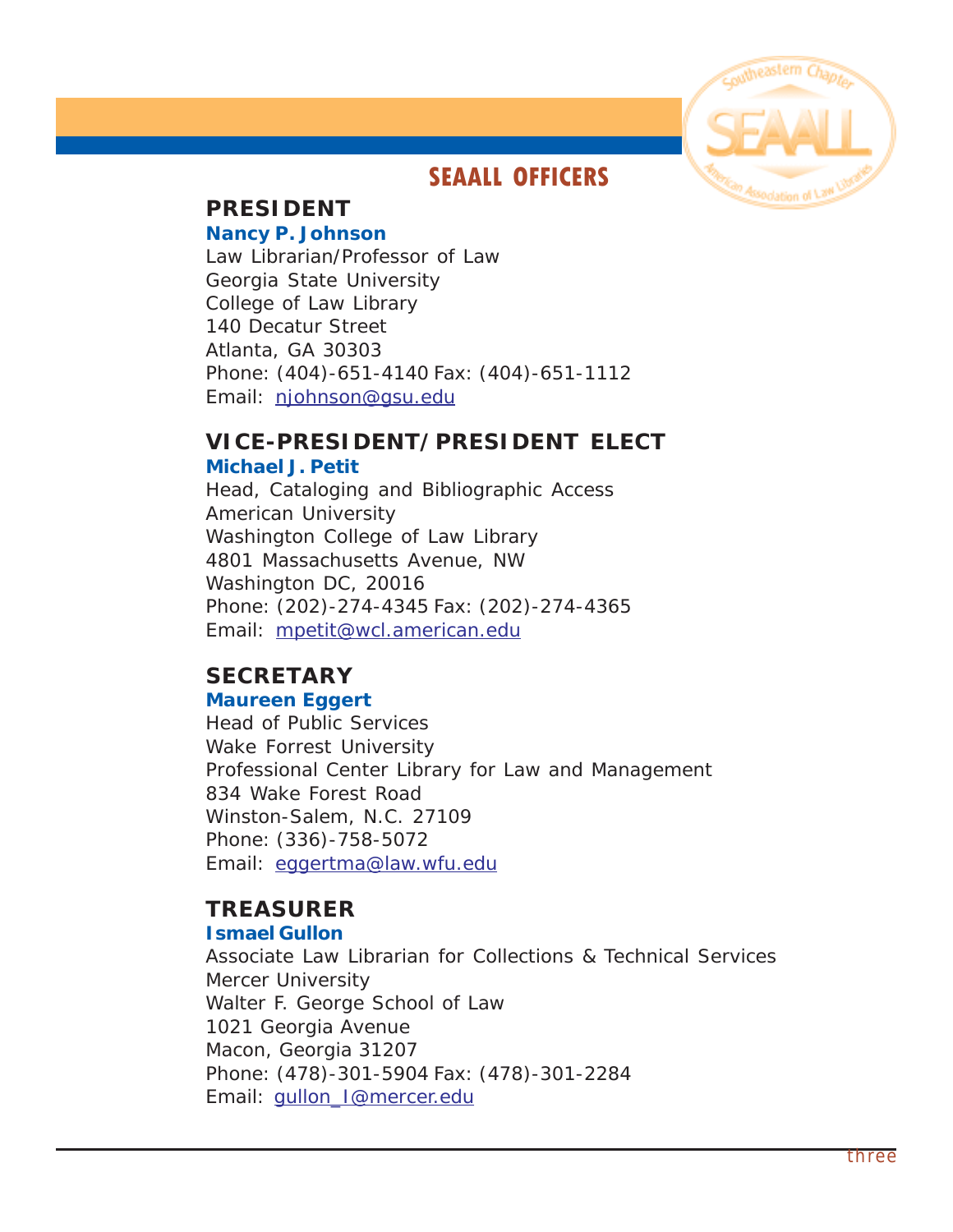

### <span id="page-3-0"></span>**Virginia** *[continued from page 2](#page-1-0)* **University of Virginia Law Library**

**Alison White** is the new archivist and special collections librarian for the Law Library. Alison received her M.S. in Information Science at the University of Tennessee, Knoxville and her B.A. in history from the University of Virginia and previously worked in Historical Collections at

the University of Virginia's Claude Moore Health Sciences Library.

#### **University of Richmond School of Law Library**

We would like to announce that **Caroline Osborne** joined our staff in January as a Reference/Research Services Librarian. Caroline just received her MLS from UNC-Chapel Hill and she received her law degree from UR. She practiced with Cadwalader, Wickersham & Taft in Charlotte and New York before attending library school.

# **EMPLOYMENT OPPORTUNITIES**

Acquisitions/Serials Librarian posted 01/28/2004 [http://law.gsu.edu/lawlibrary/lib\\_jobs.htm](http://law.gsu.edu/lawlibrary/lib_jobs.htm) Direct inquiries to Margarita Bull: [MBull@mwbhl.com](mailto:MBull@mwbhl.com)

Reference Librarian posted 2/16/2004 Duke University School of Law Library Direct inquiries to Melanie Dunshee: [dunshee@law.duke.edu](mailto:dunshee@law.duke.edu)

The Teaching Research in Academic Law Libraries (TRIALL) Conference, sponsored by the LexisNexis Librarian Relations Group, will be held July 8-9, 2004 in Bos-

ton, MA.

The mission of the 2004 Conference is to prepare academic law librarians to be successful teachers by focusing on effective curricula and presentation skills. Through a variety of interactive, participatory and problem solving sessions, attendees will enhance their teaching skills.

Additional information, and the application to attend, can be found at: <http://www.lexisnexis.com/triall/app>

Timothy L. Coggins, Director of the Law Library & Professor of Law at the School of Law Library, The University of Richmond is a member of the Planning Council for the 2004 Conference and can answer any questions that you have. coggins@uofrla [w.richmond.edu](mailto:coggins@uofrlaw.richmond.edu) (804)-289-8218; FAX (804)-289-8683

*from: News from SEAALL-L*

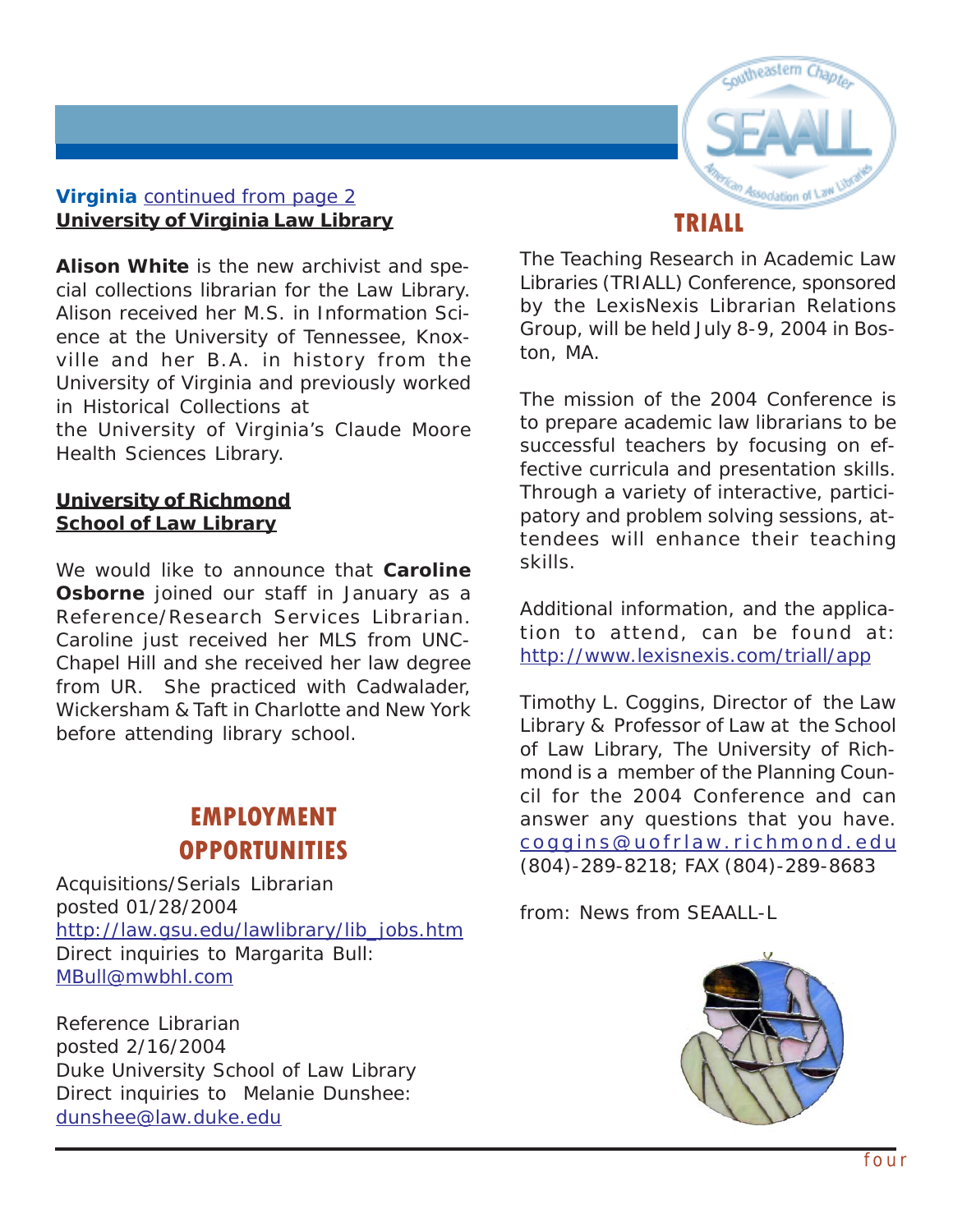## **In Memoriam**

It is with great sadness that we announce the passing of **Karen T. Orlando** from Charleston, West Virginia on February 5, 2004 to cancer.

Karen was Law Librarian for the law firm of Spilman, Thomas & Battle for

22 years. She was a member of the American Association of Law Libraries and the Southeastern Association of Law Libraries. Karen obtained her Masters of Science Library Science (MSLS) from Clarion University of Pennsylvania in 1982.

Karen was a wonderful and caring individual, devoted friend, and outstanding librarian. She will be dearly missed by her family, friends, and coworkers.

From: Mary D. Aldridge, M.L.I.S. Law Librarian Robinson & McElwee PLLC Charleston, WV 25301 mda@ramlaw.com

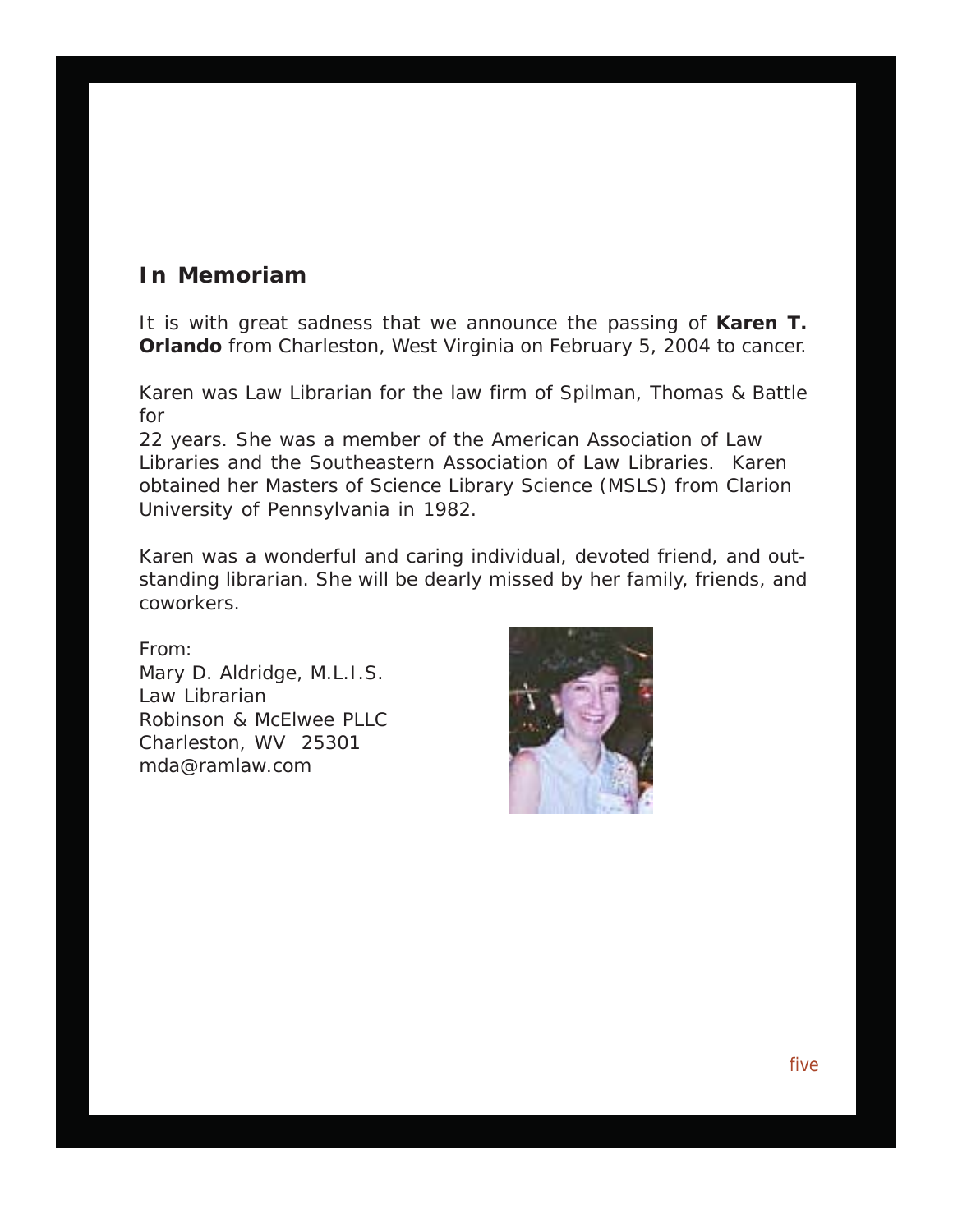

# **THERE IS STILL TIME!!! LUCILE ELLIOT AWARD**

SEAALL Members --

March 2004 is here, but you've still got time to register for the SEAALL 2004 Annual Meeting, "**Virginia Is For Law Librarians**," in Richmond, VA, **March 25-27, 2004**.

#### **Registrations for the Annual Meeting must be returned by Friday, March 12, 2004**.

If you did not received your packet, notify Timothy Coggins, [tcoggins@richmond.edu.](mailto:tcoggins@richmond.edu)

We look forward to seeing you in Richmond for stimulating educational opportunities combined with exciting events to showcase Richmond attractions.

Join us for "Virginia Is For Law Librarians."

Timothy L. Coggins & Hazel L. Johnson Co-Chairs, SEAALL Local Arrangements Committee

Be sure to say hello to Miriam Childs, the winner of the Lucile Elliot award, at the SEAALL 2004 Annual Meeting. We will hear about her experiences at the conference in the next issue of this newsletter.

Miriam is Serials/Preservation Librarian the Law Library of Louisiana. This will be Miriam's first SEAALL conference, so be sure to keep an eye out for her.

# **FROM THE EDITOR**

This is the first issue of the newsletter with a new editor. It is the beginning of a period of change in the newsletter and its format.

Please think about submitting articles and news to the newsletter. Share interesting projects and news from your library with the SEAALL membership. Make this your newsletter!!

Send your submission to [melamut@email.unc.edu](mailto:melamut@email.unc.edu)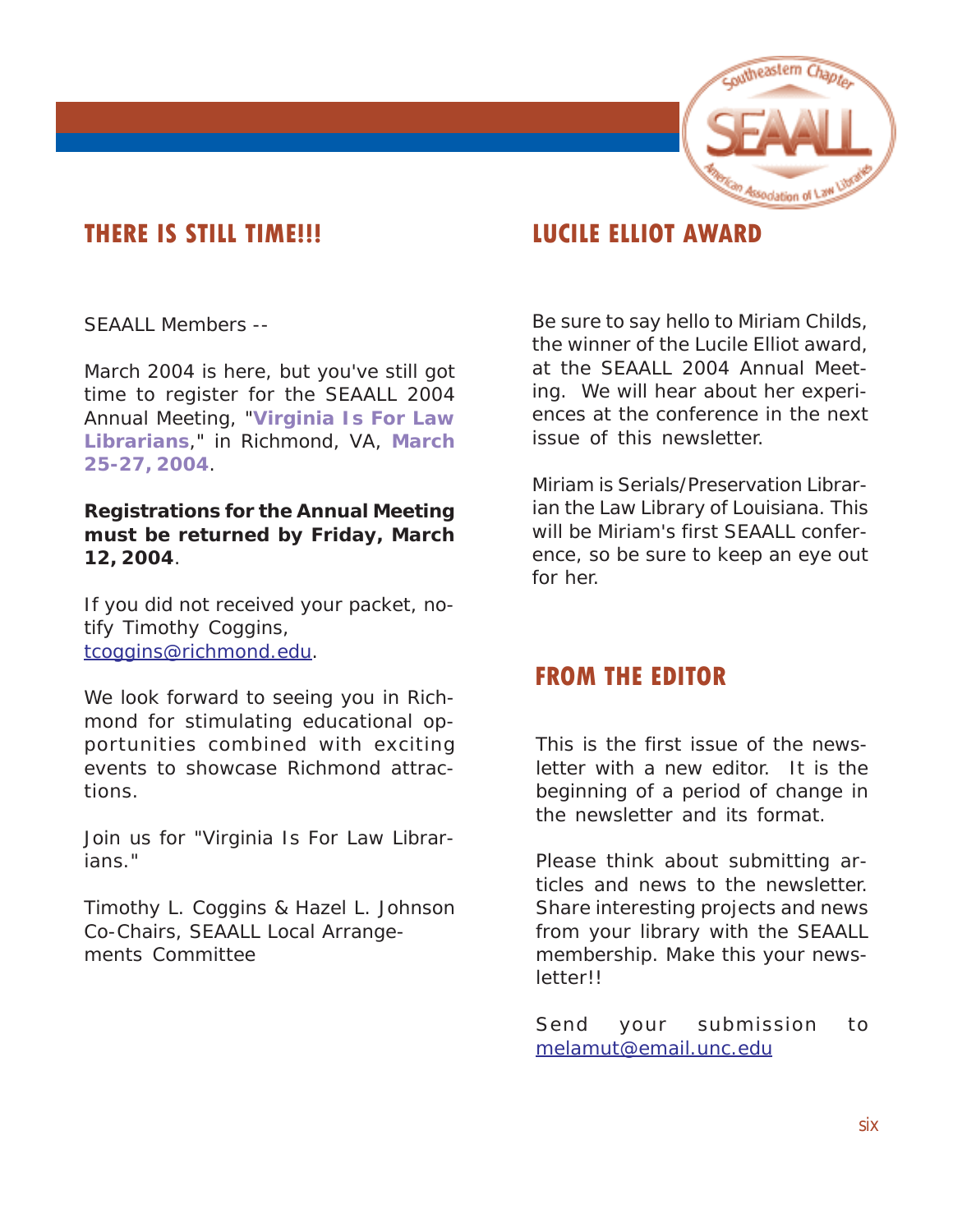

# **PLANNING AHEAD??**

It is not too early to be thinking about AALL 2004 in Boston. The **PLL-SIS Grants Committee** awards travel grants to the annual meeting. You will find the grant application at the PLL-SIS website:

#### [http://www.aallnet.org/sis/pllsis/](http://www.aallnet.org/sis/pllsis/commgrp/grantscomm.html) [commgrp/grantscomm.html](http://www.aallnet.org/sis/pllsis/commgrp/grantscomm.html)

or you may contact Margarita Bull for a copy if you wish to apply. Completed applications, including personal statement and two letters of recommendation are due April 2, 2004. You must be a PLL-SIS member to be eligible and prior recipients may apply. Check out this opportunity, apply for an AALL travel grant.

Please send completed applications to:

Margarita Bull, Librarian Milberg Weiss Bershad Hynes & Lerach LLP 401 B Street, Suite 1700 San Diego, CA 92101

If you have any questions, send Margarita an email at: [mbull@milberg.com](mailto:mbull@milberg.com)

The **CS-SIS Grants Committee** is pleased to announce a continuing grant opportunity for CS-SIS members. The CS-SIS is offering grants to attend the annual AALL conference, plus opportunities to fund attendance at other AALL workshops and seminars, including AALL Chapter events.

Grant applications for the upcoming AALL annual meeting are due by

April 15th. Any interested AALL member is invited to apply as soon as possible. Please refer to following Web site to obtain the grant application form:

[http://www.aallnet.org/sis/cssis/](http://www.aallnet.org/sis/cssis/csgrtmod2.htm) [csgrtmod2.htm](http://www.aallnet.org/sis/cssis/csgrtmod2.htm)

If you have any questions, please contact Susan Boland, Chair of CS-SIS Grants Committe,

Email: [sboland@niu.edu](mailto:sboland@niu.edu)